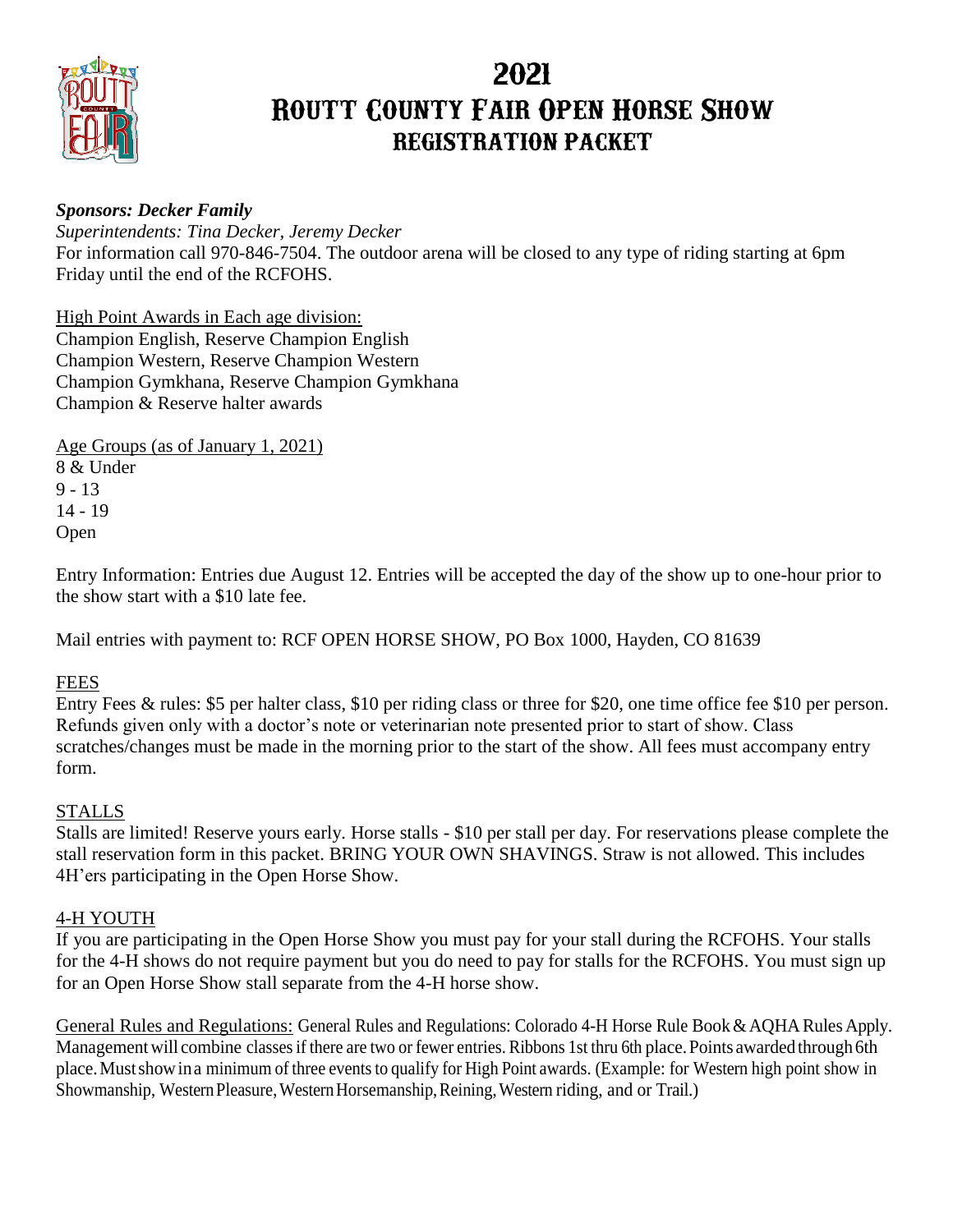Points are figured on contestant/horse team. If entering more than one horse, each horse will receive its own number. Points given 1st= 6pts, 2nd =5pts, 3rd=4pts, 4th=3 pts, 5th=2 pts, and 6th = 1 pt. respectively. Ties will be broken by contestant/horse team that earned points in the greatest number of events. Age is as of January 1, 2021. Halters can be used per breed of Horse for halter classes. Stallions prohibited in youth division. Halter classes DO NOT count toward High Point Awards. The gate will close for each class three minutes after the class is called into the arena. Under no circumstances may an exhibitor, parent, orspectator badger,insult or be argumentativewith a judge,show secretary, ring steward orthe showmanagement.Anyflagrantdisplay mayresultinthe exclusionofthe exhibitorfromcompetitionand forfeiture of awards or expulsion from the show grounds for the person and or exhibitor. Only members of the show staff are allowed in the announcer's booth. At any timewhile in the arena or on the fairgrounds a ridermay be disqualified and or excused from the arena for abusing their horse, unsportsmanlike conduct, lack of control or any unsafe situations for either themselves or for others.

Routt County Fair Open Horse show Gymkhana additional rules: 4-H RULES APPLY; it is mandatory that HELMETS MUST BE WORN by contestants under 18 when participating in the gymkhana. Youwill be disqualified and receive a no-time for the following: 1. Breaking pattern, 2. Breaking the Timer during your run. 3. Dropping the flag during the flag race, knocking the bucket/barrel over or hitting your horse with the flag. 4. Excessive punishment of a horse at any time shall result in disqualification for the duration of the Gymkhana. At any timewhile in the arenaor on the fairgrounds a ridermay be disqualified and or excused from the arena for abusing their horse, unsportsmanlike conduct, lack of control or any unsafe situations for either themselves or for others. Due to safety, running horses through the entry/exit gate will not be allowed. Violators may, or may not, be given a warning before being disqualified, depending on the severity of the violation.When entering and exciting the arena, contestants must have their horse under control and proceed at a walk throughthe entry/exit gate(s).Nospectator,horses orriders shallstandwithin30feetofthe entry gate, exceptthe gate keeper.This area isfor horses entering and exiting the arena. The only horse /riders allowed in thewaiting area isthat age group that is competing at that time. Contestants are allowed some assistance when entering the arena, providing it is accomplished in a safemanner. Parents or guardians need to assist their children. It is NOT the RCFOHS staff's responsibility to assist contestants.Excessive force or time will not be permitted. The current rider up must enter the arena within 60 seconds of being called or forfeit his/her turn. Riders may circle once in the arena before making their run. Only members of the Gymkhana/show staff are allowed in the announcer's booth.

In case of a timer failure on a good qualified run, the contestant will be given a re-ride. The contestant can run again immediately or choose to run the re-ride at the end of their age group.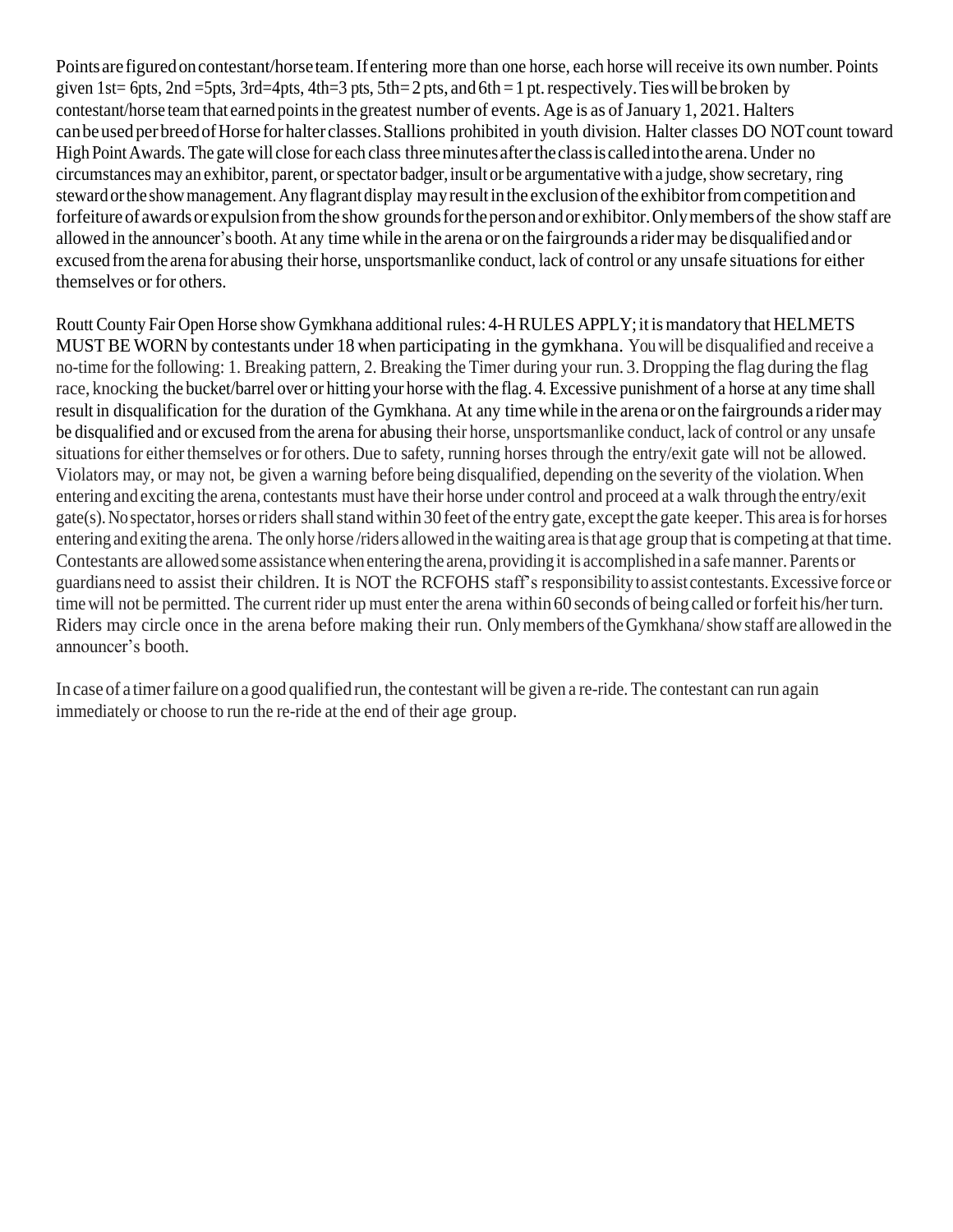## **RCFOHS CLASS LIST**

## **SATURDAY, 9am (OA)**

#### Showmanship

- 1. Open
- 2. 14-19
- 3. 9-13
- 4. 8 and younger

#### Halter Classes:

- 5. Weanling Stallion
- 6. Yearling Stallion
- 7. 2 Year Old Stallion
- 8. 3 Year Old Stallion
- 9. 4+ Year Old Stallion
- 10. Yearling Gelding
- 11. 2-5 Year Old Gelding
- 12. 6 and Older Gelding
- 13. Weanling Mares
- 14. Yearling Mares
- 15. 2-5 Year Old Mares
- 16. 6 and Older Mares
- Grand & Reserve Overall Champion
- 17. Yearling Longe Line

#### English Classes

- 18. Hunter Hack Open
- 19. Hunter Hack 14-19
- 20. Hunter Hack 9-13
- 21. Hunter Hack 8 and under
- 22. Junior Hunter Under Saddle (horse 5 and under)
- 23. Hunter Under Saddle Open
- 24. Hunter Under Saddle 14-19
- 25. Hunter Under Saddle 9-13
- 26. Hunter Under Saddle 8 and under
- 27. Junior Hunter Seat Equitation horses 5 years and younger
- 28. Hunter Seat Equitation 20 and older
- 29. Hunter Seat Equitation 14-19
- 30. Hunter Seat Equitation 9-13
- 31. Hunter Seat Equitation 8 and under

#### **Saturday after lunch**

#### Western

- 32. Walk Trot 7 Years and under
- 33. N/A
- 34. Junior Western Pleasure horse 5 years and younger
- 35. Western Pleasure Open
- 36. Western Pleasure 14-19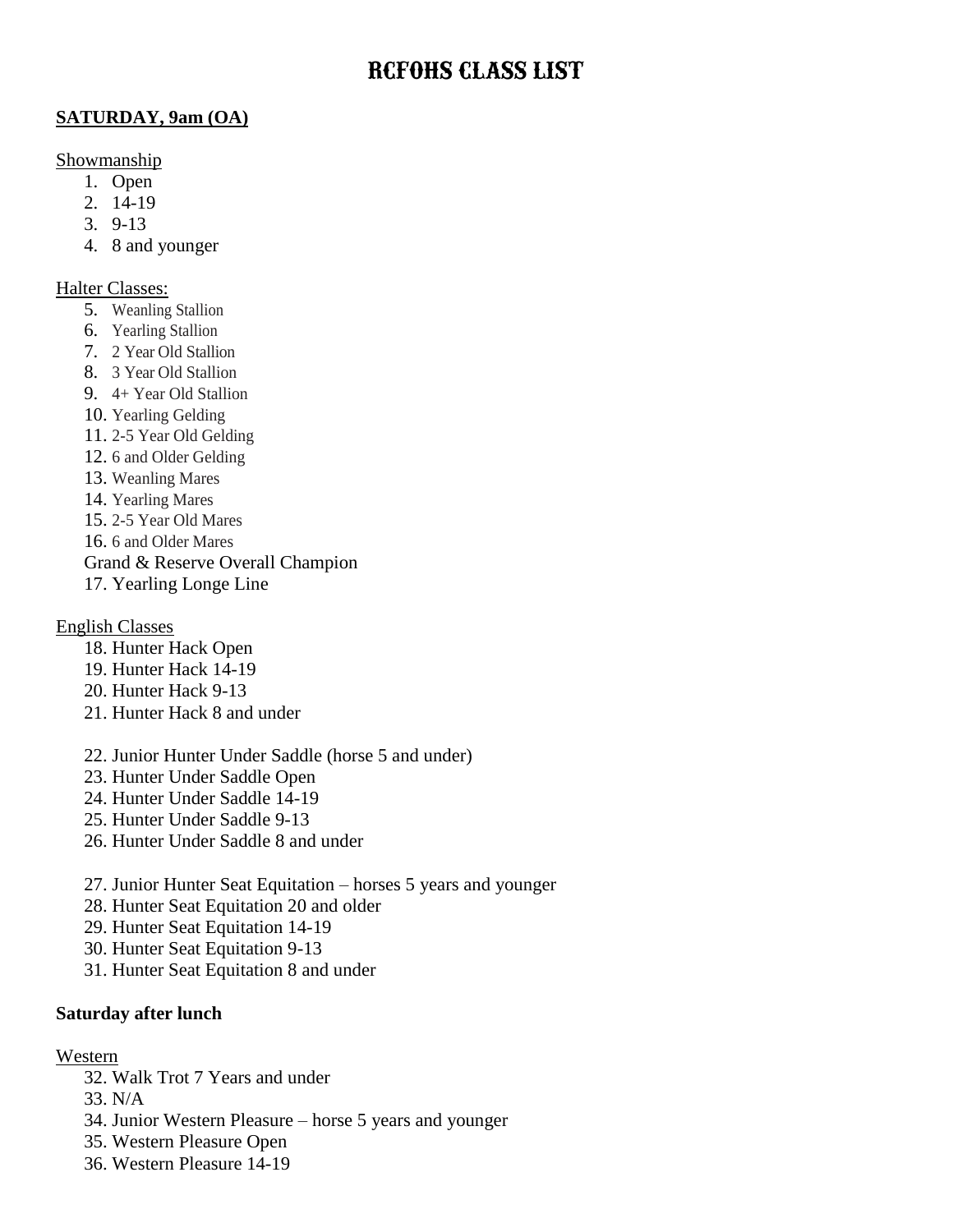- 37. Western Pleasure 9-13
- 38. Western Pleasure 8 and under
- 39. Western Horsemanship Open
- 40. Western Horsemanship 14-19
- 41. Western Horsemanship 9-13
- 42. Western Horsemanship 8 and under

#### **SUNDAY, 9am (OA)**

- 43. Western Reining Open
- 44. Western Reining 14-19
- 45. Western Reining 9-13
- 46. Western Reining 8 and under
- 47. Western Riding Open
- 48. Western Riding 14-19
- 49. Western Riding 9-13
- 50. Western Riding 8 and under

## **Lunch Break**

- 51. Barrel Racing Open
- 52. Barrel Racing 14-19
- 53. Barrel Racing 9-13
- 54. Barrel Racing 8 and under
- 55. Pole Bending Open
- 56. Pole Bending 14-19
- 57. Pole Bending 9-13
- 58. Pole Bending 8 and under
- 59. Stake Race Open
- 60. Stake Race 14-19
- 61. Stake Race 9-13
- 62. Stake Race 8 and under

Award Ceremony takes place inside the Exhibit Hall 30 minutes following the completion of the gymkhana.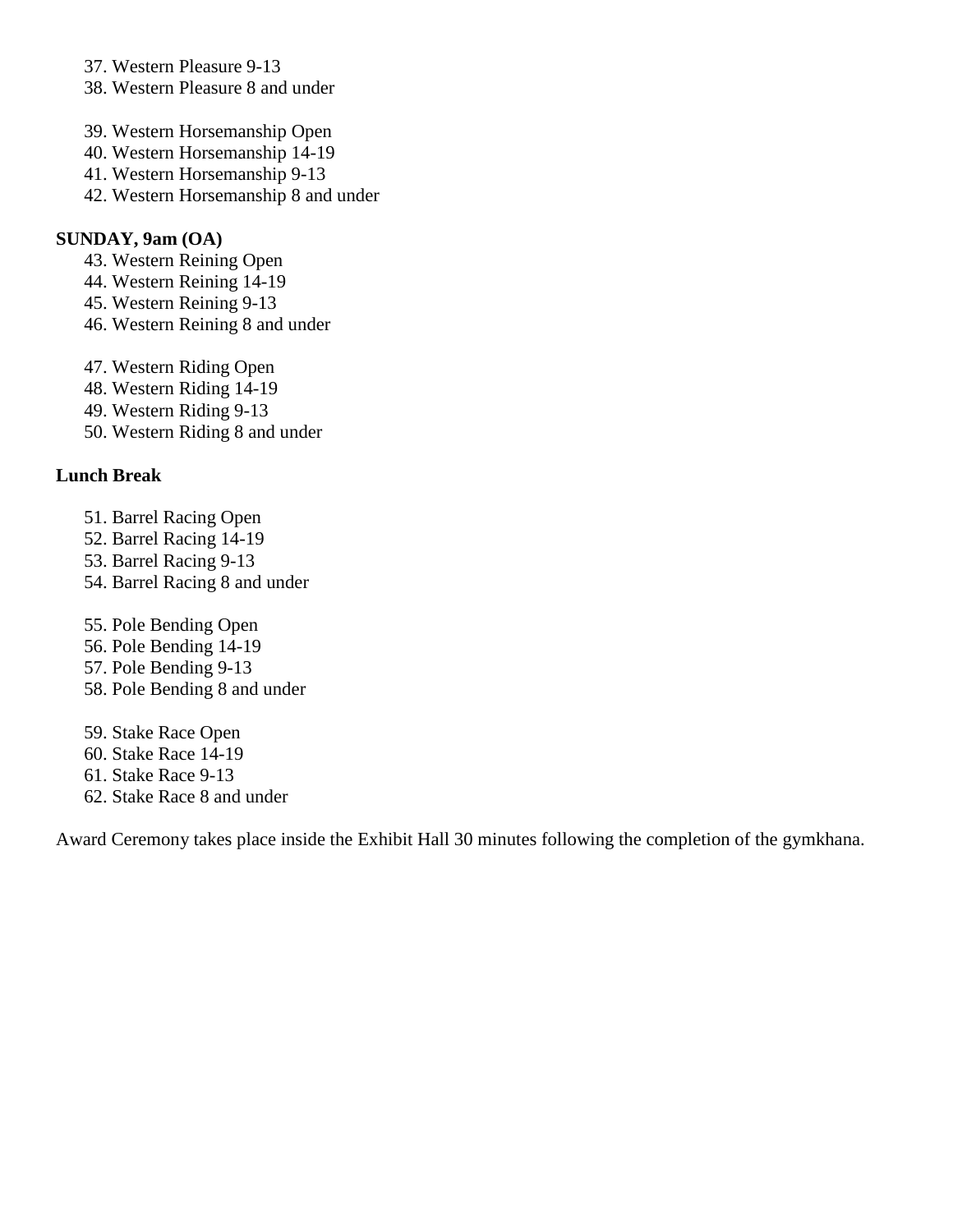

# **2021 Routt County Fair Open Horse Show REGISTRATION FORM**

| Name:                      |                      |                    |
|----------------------------|----------------------|--------------------|
| Age (as of $01/01/2021$ ): | <b>Phone Number:</b> |                    |
| Address:                   |                      |                    |
| City:                      | State:               | $\overline{Lip}$ : |
| Email:                     |                      |                    |

Halter classes \$5 per class. Riding classes \$10 per class or 3 for \$20. One Time Office Fee \$10. \$50 late fee if received after August 9.

| Class # | $\frac{1}{2}$ and $\frac{1}{2}$ are $\frac{1}{2}$ and $\frac{1}{2}$ and $\frac{1}{2}$ are $\frac{1}{2}$ and $\frac{1}{2}$ and $\frac{1}{2}$ .<br><b>Registered Horse Name</b> | <b>Class</b><br>Fee | Back # |
|---------|-------------------------------------------------------------------------------------------------------------------------------------------------------------------------------|---------------------|--------|
|         |                                                                                                                                                                               |                     |        |
|         |                                                                                                                                                                               |                     |        |
|         |                                                                                                                                                                               |                     |        |
|         |                                                                                                                                                                               |                     |        |
|         |                                                                                                                                                                               |                     |        |
|         |                                                                                                                                                                               |                     |        |
|         |                                                                                                                                                                               |                     |        |
|         |                                                                                                                                                                               |                     |        |
|         |                                                                                                                                                                               |                     |        |
|         |                                                                                                                                                                               |                     |        |
|         |                                                                                                                                                                               |                     |        |
|         | <b>SUBTOTAL</b>                                                                                                                                                               |                     |        |
|         | <b>OFFICE FEE</b>                                                                                                                                                             | \$10                |        |
|         | LATE FEE (\$50 if received after Aug. 5)                                                                                                                                      |                     |        |
|         | TOTAL AMOUNT FOR CLASSES                                                                                                                                                      |                     |        |

Mail entries to PO Box 1000, Hayden, Co 81639 or drop off at fairgrounds.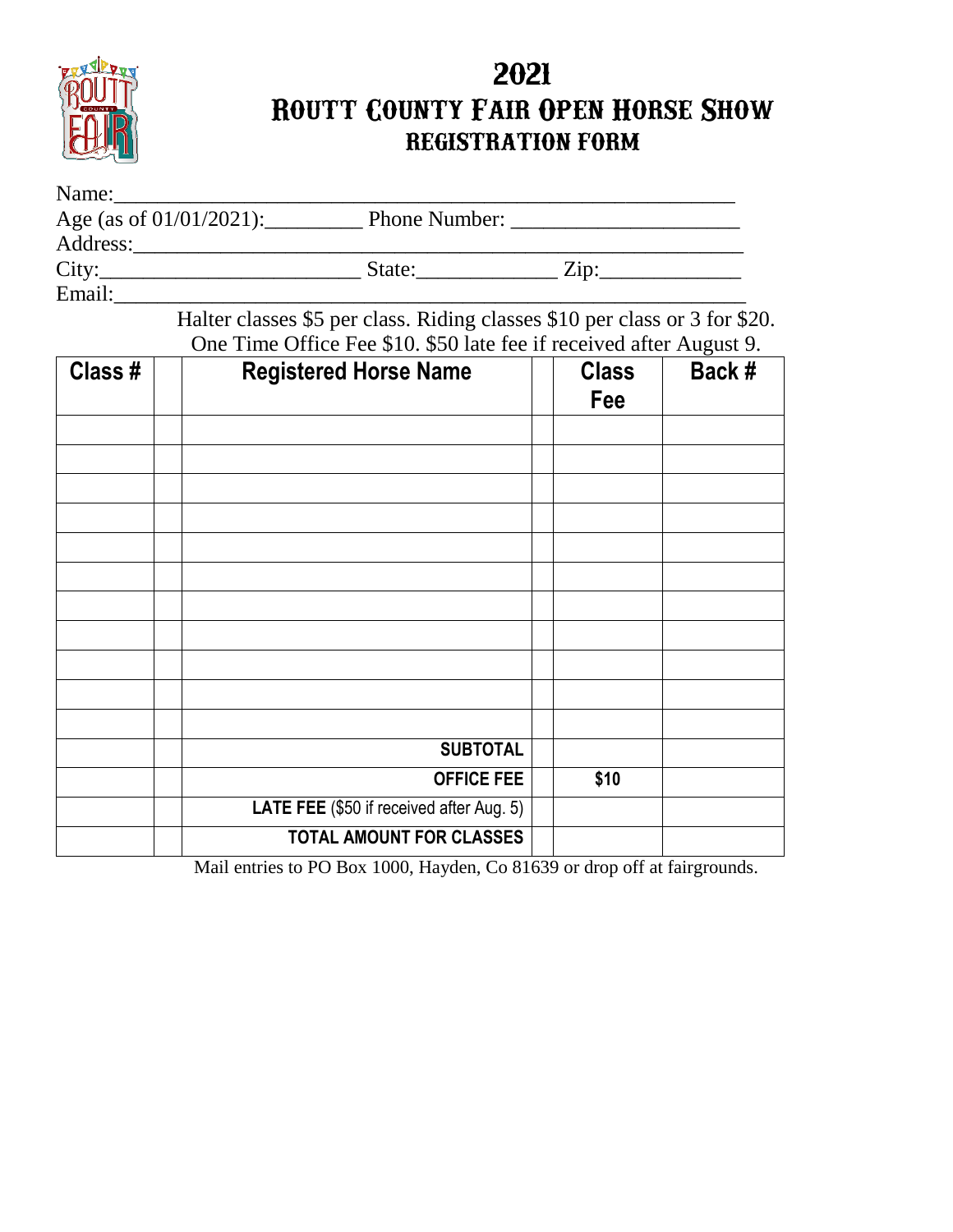

# **Routt County Fair Open Horse Show**

# **2021 FREESTYLE REINING AND DRESSAGE REGISTRATION**

Friday, August 13 6pm (OA) **Superintendents: Tina Decker, Jeremy Decker**

Western and Dressage Jackpot with 75% payback

**Entry fee \$25** if received by August 9. Entries will be accepted the day of the show up to one-hour prior to the show start with a \$50 late fee.

Mail entries with payment to: RCF OPEN HORSE SHOW, PO Box 1000, Hayden, CO 81639

Freestyle reining is a competition for horses where the riders guide the horses through a precise pattern of circles, spins, and stops. This competition is fun for all ages where the rider chooses a song and costume for rider and horse. The rider designs a reining pattern to go with their music. This is open to English and western riders of all ages.

If entries allow the divisions will be separated into adult and youth western and English, 19 and under as of January 1, 2021.

**Scoring**: Total of 100 points possible Creativity/costume/pattern  $= 40$  points Leads/lead line changes,  $6$  ads  $= 25$  points Stops, backing, spins  $= 35$  points all for a total of 100 points possible.

Please call 970-846-7504 with any questions.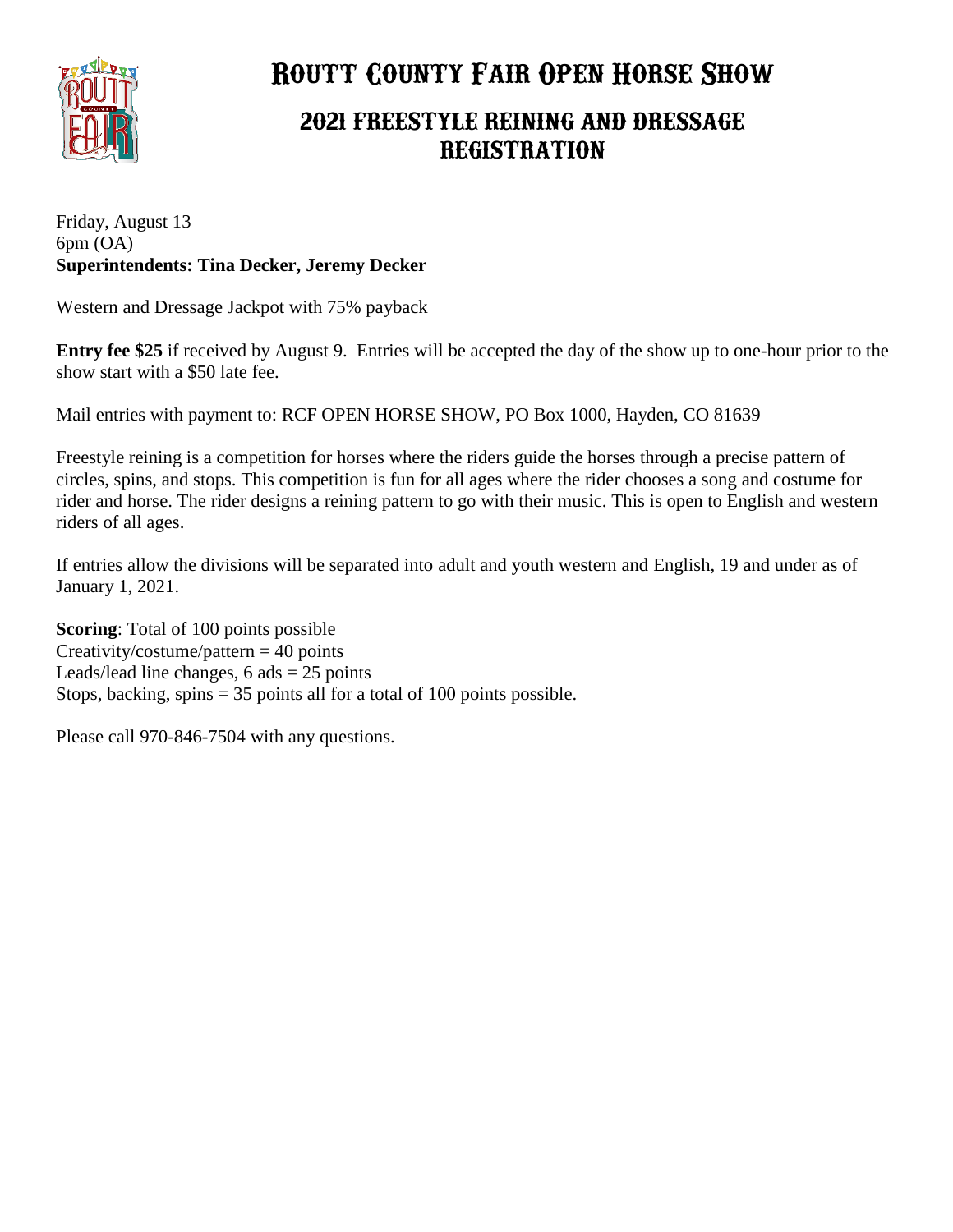# ROUTT COUNTY FAIR OPEN HORSE SHOW 2021 FREESTYLE REINING AND DRESSAGE REGISTRATION FORM

|                                   | Age (as of $01/01/2021$ ): Phone Number:                                    |                |
|-----------------------------------|-----------------------------------------------------------------------------|----------------|
|                                   |                                                                             |                |
|                                   | Mail entries to PO Box 1000, Hayden, Co 81639                               |                |
| Title of                          |                                                                             |                |
|                                   | Performance:                                                                |                |
|                                   |                                                                             |                |
|                                   |                                                                             |                |
|                                   | (music must be able to be played by plugging in an aux cord to your device) |                |
| Description of pattern & Drawing: |                                                                             |                |
|                                   |                                                                             |                |
|                                   |                                                                             |                |
|                                   |                                                                             |                |
|                                   |                                                                             |                |
|                                   |                                                                             |                |
|                                   |                                                                             |                |
|                                   |                                                                             |                |
|                                   |                                                                             |                |
|                                   |                                                                             | <b>SCORING</b> |
|                                   | Creativity/Costume/Pattern (40 Pts)                                         |                |
|                                   | Leads and lead changes (25 pts) __________                                  |                |
|                                   | Stops, backing and spins (35 pts) _________                                 |                |
|                                   |                                                                             | <b>TOTAL</b>   |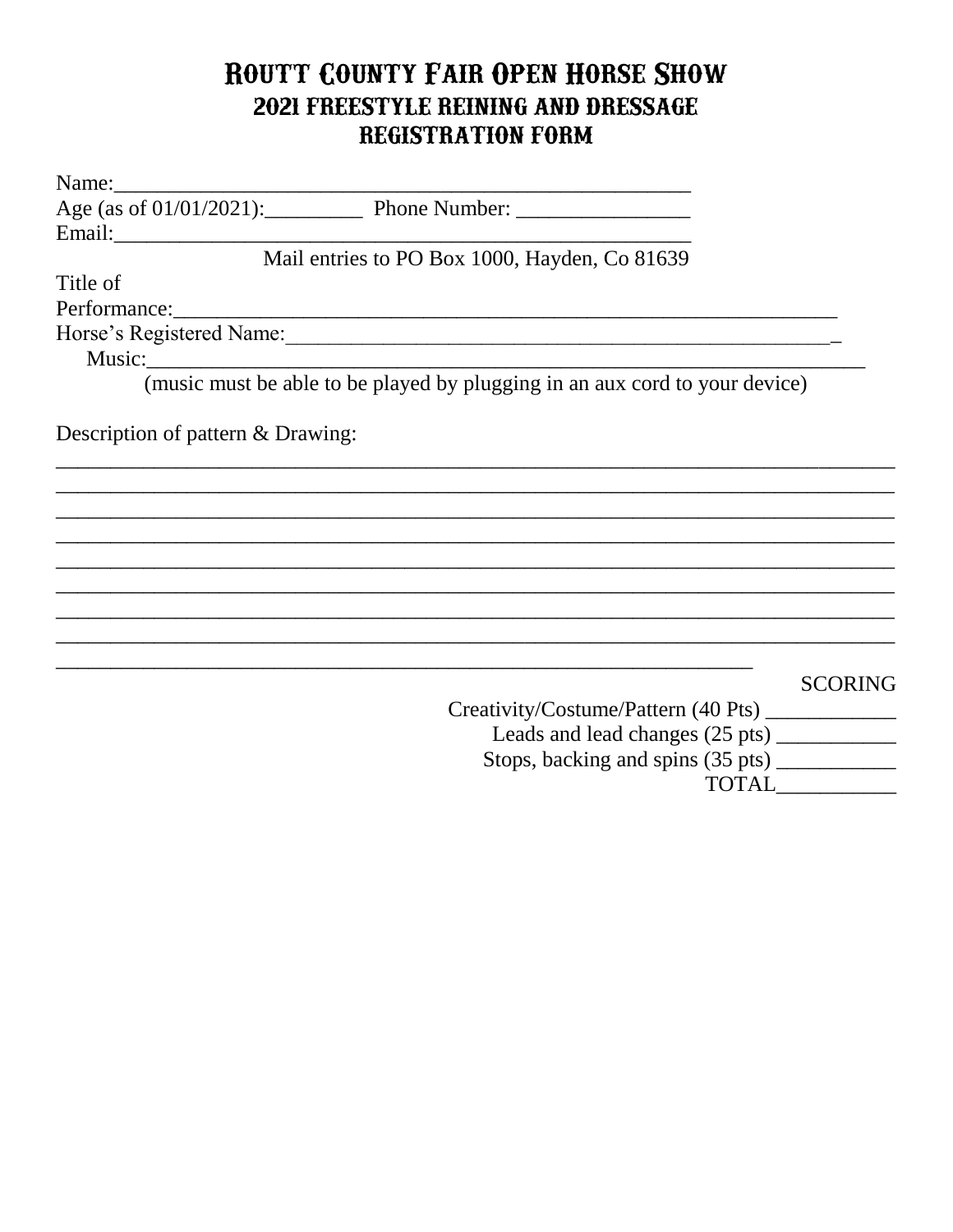# **Routt County Fair Open Horse Show 2021 STALL RESERVATIONS & CAMPING**

**August 13-15, 2021**

#### **STALL RESERVATIONS**

| NAME (PRINT):           |        |
|-------------------------|--------|
| <b>MAILING ADDRESS:</b> |        |
| PHONE:                  | EMAIL: |

Stall Fees are \$10 per day

Days you will need stall(s) (please circle: Aug 13 14 Aug 15)

**Number of Stalls\_\_\_\_\_ X Number of days: \_\_\_\_\_ = \_\_\_\_\_ X \$10 = \_\_\_\_\_\_\_ (total due) No reservations without payment.**

> **Arrival You may stall your horse beginning at 8am on your first day of stall reservation. Departure Your stall must be empty and CLEAN by 8pm on your last day of reservation.**

*\*\*(Example: If your reservation is Aug. 13-15, you may stall your horse beginning at 8am on August 13 and your stall must be empty and CLEAN by 8pm on August 15.)*

Please complete this form and submit with payment to the Routt County Fair office.

**\_\_\_\_\_\_\_\_\_\_\_\_\_\_\_\_\_\_\_\_\_\_\_\_\_\_\_\_\_\_\_\_\_\_\_\_\_\_\_\_\_\_\_\_\_\_\_\_\_\_\_\_\_\_\_\_\_\_\_\_\_\_\_\_\_\_\_\_\_\_\_\_**

**\*4-H YOUTH:** If you are participating in the Open Horse Show you must pay for your stall(s) during the Open Horse Show. Stalls for the 4-H shows are separate.

## **MAKE CHECKS PAYABLE TO THE ROUTT COUNTY FAIR**

# CAMPING

ALL camping (any overnight stay) must be made online [www.reserveamerica.com](http://www.reserveamerica.com/) <https://www.reserveamerica.com/camping/routt-county-fairgrounds/r/facilityDetails.do?contractCode=PRCG&parkId=1068250>

Camping is only allowed in designated camp sites. If you are sleeping in your horse trailer, you must make a camping reservation and camp in a designated site. NO EXCEPTIONS.